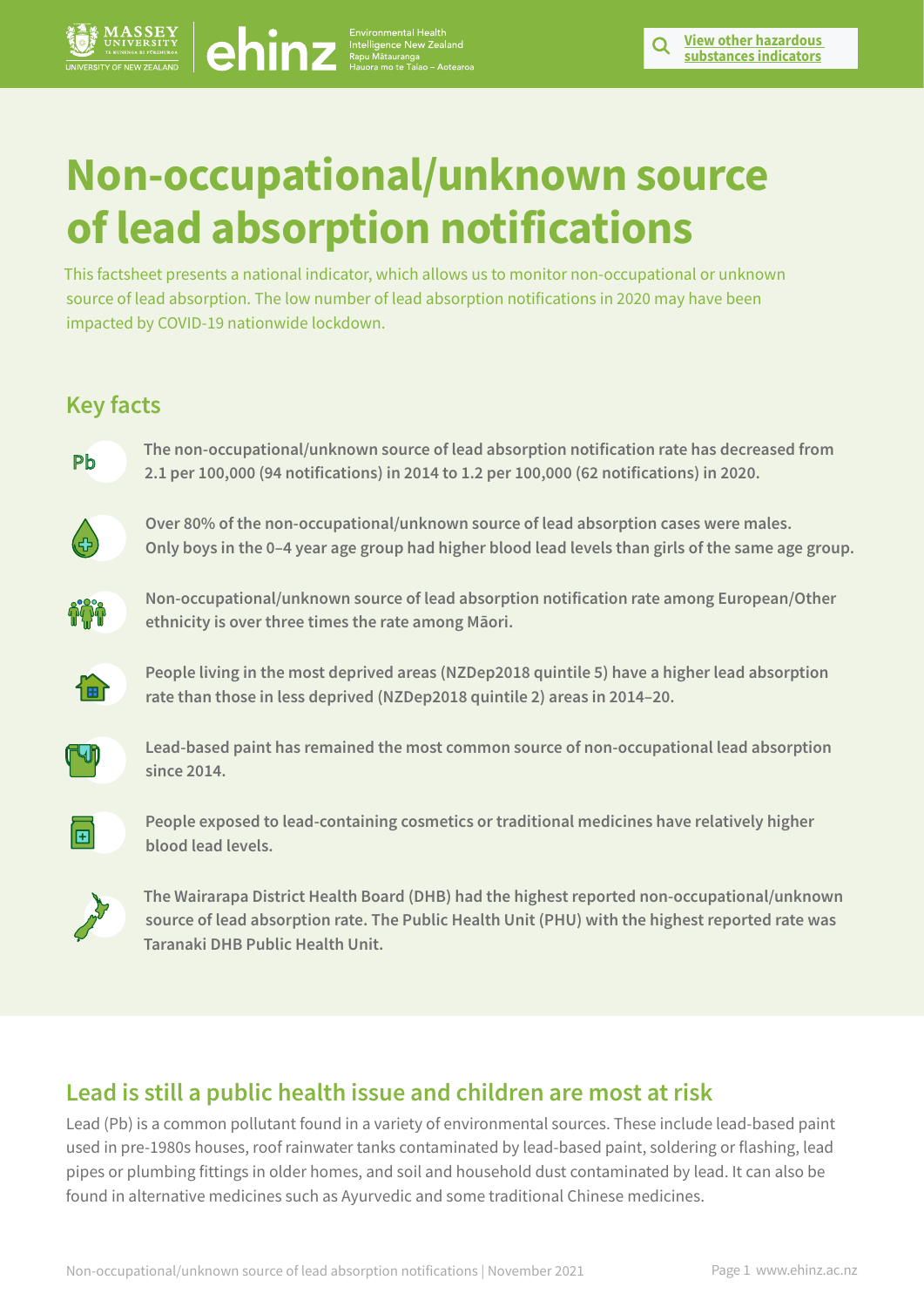## Risks to children

Young children, particularly under six years are at higher risk from lead exposure than adults because:

- their activities and behaviour (eg, hand-to-mouth) result in greater exposure
- their developing nervous system is sensitive to lead
- they absorb approximately 50% of ingested lead compared to 10–15% in adults
- their diet may be low in calcium or iron thus increasing lead absorption in the body (Armstrong et al 2014).

Recent findings from the Dunedin cohort study showed that each 0.24 micromoles per litre (µmol/L) higher level of blood lead in children was associated with a 1.61-point lower IQ score in adults, as well as poorer academic achievement, and greater rates of child behaviour problems, particularly inattention, hyperactivity, and antisocial behaviour (Reuben et al 2019).

Children with pica (a serious eating disorder characterised by repetitive consumption of non-food items) are more at risk than other children from lead exposure, especially if eating lead-contaminated soil or paint flakes.

## Risks in adults

Lifestyle activities such as indoor rifle range shooting are one of the most common sources of nonoccupational lead exposures. While lead-based paint on older buildings is generally well recognised as a source of lead exposure in New Zealand, there is less awareness of the risk of lead exposure from firearm use (Russell et al 2019).

Lead can cause long-term health effects in adults, including increased risk of high blood pressure and kidney damage (WHO 2020). Exposure of pregnant women to high levels of lead can cause miscarriage, stillbirth, premature birth and low birth weight.

Although no safe level of exposure to lead has been found, the levels of blood lead which are required to be notified in New Zealand are lead absorption equal to or in excess of 0.24 µmol/L. The notifiable threshold reduced from 0.48 µmol/L to 0.24 µmol/L on 9 April 2021. At and above this level, public health intervention is required for children and non-occupationally exposed adults.

This factsheet presents non-occupational lead absorption notifications based on a blood lead notification threshold of ≥0.48 µmol /L.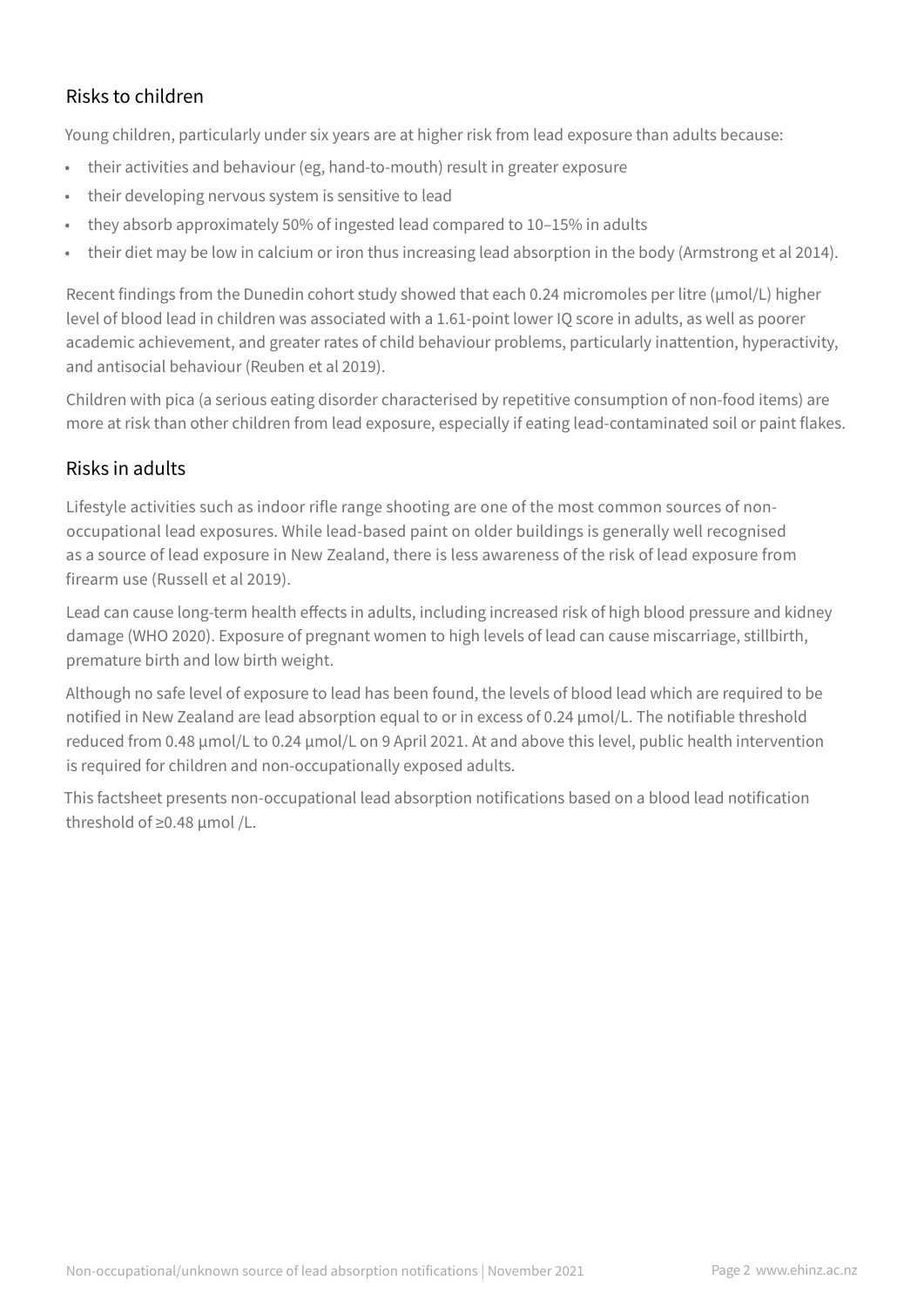## **The non-occupational/unknown source of lead absorption rate has decreased since 2014**

In 2020, there were 62<sup>1</sup> non-occupational/unknown source of lead absorption notifications out of 110 lead notifications from all exposure sources. The non-occupational/unknown source of lead absorption notification rate has decreased from 2.1 per 100,000 in 2014 to 1.2 per 100,000 in 2020. The nationwide lockdown from COVID-19 may have contributed to the low rate in 2020.

In children aged 0–14 years, apart from a peak rate (2.4 per 100,000; 21 notifications) in 2003, the rate has remained fairly steady between 2004 and 2020 (Figure 1).

The adult lead absorption notification rates were stable from 2001–2007. The marked increase in 2008 and 2009 were due to:

- direct laboratory notifications were introduced in 2007
- the notifiable blood lead level was lowered from 0.72 to 0.48 µmol/L in 2007
- a cluster associated with repainting the Auckland Harbour Bridge in 2009.

The lower rates between 2013–2017 may be due to the introduction of the Hazardous Substances Disease & Injury Reporting Tool (HSDIRT) in 2013. From then, repeat blood lead results within 12 months of the original notification were excluded. The rate has doubled from 2017 to 2019 (2.4 per 100,000 vs 4.8 per 100,000).



#### **Figure 1: Non-occupational/unknown source of lead absorption notification rate, by year**

**Note 1:** The adult lead notification peak in 2009 was due to a cluster associated with repainting the Auckland Harbour Bridge. This cluster involved around 50 notified lead cases.

**Note 2:** 95% confidence intervals have been presented as error bars. See Metadata for more information on how to interpret this graph. **Note 3:** The collection of non-occupational/unknown source of lead notifications data from the HSDIRT system rolled out progressively throughout 2013; therefore the 2013 data is not complete. Consequently, non-occupational/unknown lead data were reported from 2014 onwards. **Source:** Institute of Environmental Science and Research; Hazardous Substances Disease and Injury Reporting Tool (HSDIRT) 2021.

<sup>1</sup> There were 11 cases reported in both occupational and non-occupational/unknown categories. Therefore, these cases can add to more than the total number of lead notifications.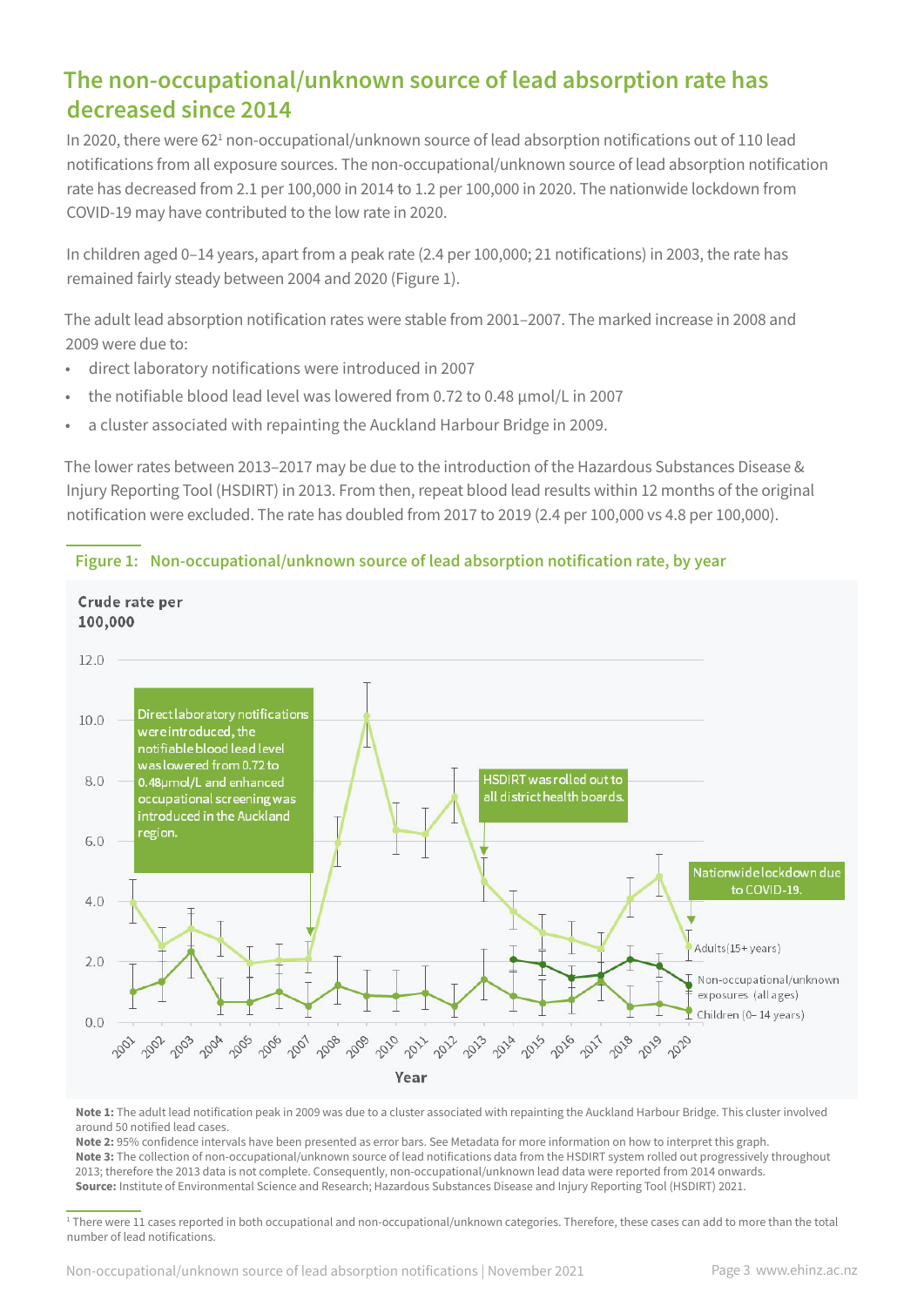## **Over 80% of the non-occupational/unknown source of lead absorption cases were males**

In 2014–20, 81% of the non-occupational/unknown source of lead absorption notifications were males (474 out of 587 non-occupational lead notifications), while 18% (105 notifications) were females and for 1% (8 notifications) sex was unknown.

# **Boys in the 0–4 year age group had higher blood lead levels than girls of the same age group**

In 2014–20, out of all the age groups, only boys in the 0–4 year age group had higher blood lead levels than girls of the same age group. Other than that, there were no significant differences in blood lead levels from non-occupational exposures between sexes (Table 1).

#### **Table 1: Median blood lead level, interquartile range and number of non-occupational/unknown source of lead notifications by age group and sex, 2014–20**

|                    | Median blood lead levels (umol/L,<br>interquartile range) |                     | Number of non-occupational/<br>unknown lead notifications |                |
|--------------------|-----------------------------------------------------------|---------------------|-----------------------------------------------------------|----------------|
| Age group in years | <b>Male</b>                                               | <b>Female</b>       | <b>Male</b>                                               | <b>Female</b>  |
| $0 - 4$            | $0.75(0.53 - 1.09)$                                       | $0.60(0.55 - 0.71)$ | 10                                                        | 20             |
| $5 - 9$            | $0.68(0.50 - 0.85)$                                       | $0.70(0.63 - 1.83)$ | 10                                                        | $\overline{4}$ |
| $10 - 14$          |                                                           |                     | $\overline{2}$                                            | $\overline{2}$ |
| $15 - 24$          | $0.73(0.58 - 1.15)$                                       |                     | 30                                                        | 3              |
| $25 - 34$          | $0.76(0.56 - 0.88)$                                       | $0.68(0.54 - 0.88)$ | 57                                                        | 10             |
| $35 - 44$          | $0.81(0.60 - 1.06)$                                       | $0.83(0.53 - 1.03)$ | 68                                                        | 16             |
| $45 - 54$          | $0.74(0.60 - 1.02)$                                       | $0.70(0.57 - 0.90)$ | 110                                                       | 23             |
| $55 - 64$          | $0.78(0.62 - 1.08)$                                       | $0.82(0.70 - 0.91)$ | 112                                                       | 16             |
| $65+$              | $0.79(0.55 - 1.12)$                                       | $0.70(0.57-0.90)$   | 75                                                        | 11             |
| <b>Total</b>       |                                                           |                     | $474*$                                                    | $105*$         |

**Note 1:** Interquartile range are given in brackets. A total of 8 non-occupational/unknown lead exposures with unknown sex were excluded. **Note 2: \***More than one lead exposure source can be recorded for a single notification. Therefore, the number can add to more than the total notifications.

**Note 3:** – indicates the median blood lead levels and the interquartile range were not calculated due to low numbers of notifications reported. **Source:** Hazardous Substances Disease and Injury Reporting Tool (HSDIRT) 2021.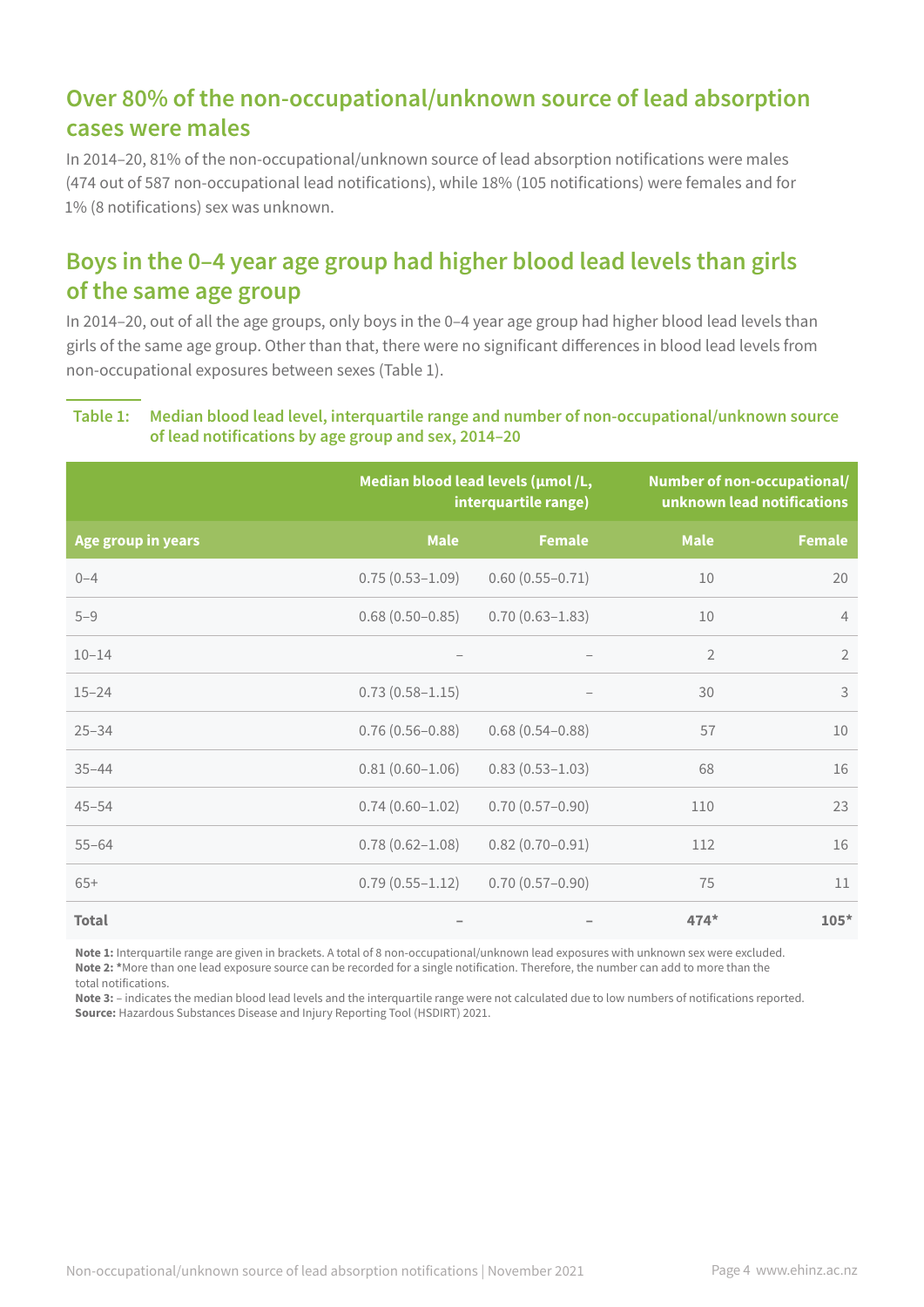## **Adults aged 45 years and over were most affected by non-occupational/ unknown source of lead exposures**

In 2014–20, adults aged 45–54 years had the highest number of non-occupational/unknown source of lead notifications (133 notifications), closely followed by the 55–64 (131 notifications) and 65+ (87 notifications) year age groups (Figure 2).



#### **Figure 2: Non-occupational/unknown source of lead absorption notifications, by age group and blood lead level, 2014–20**

**Source:** Hazardous Substances Disease and Injury Reporting Tool (HSDIRT) 2021.

In 2020, the highest non-occupational lead absorption blood level was 5.10 µmol/L. This high lead level was a child under five years with pica and lead contamination at home.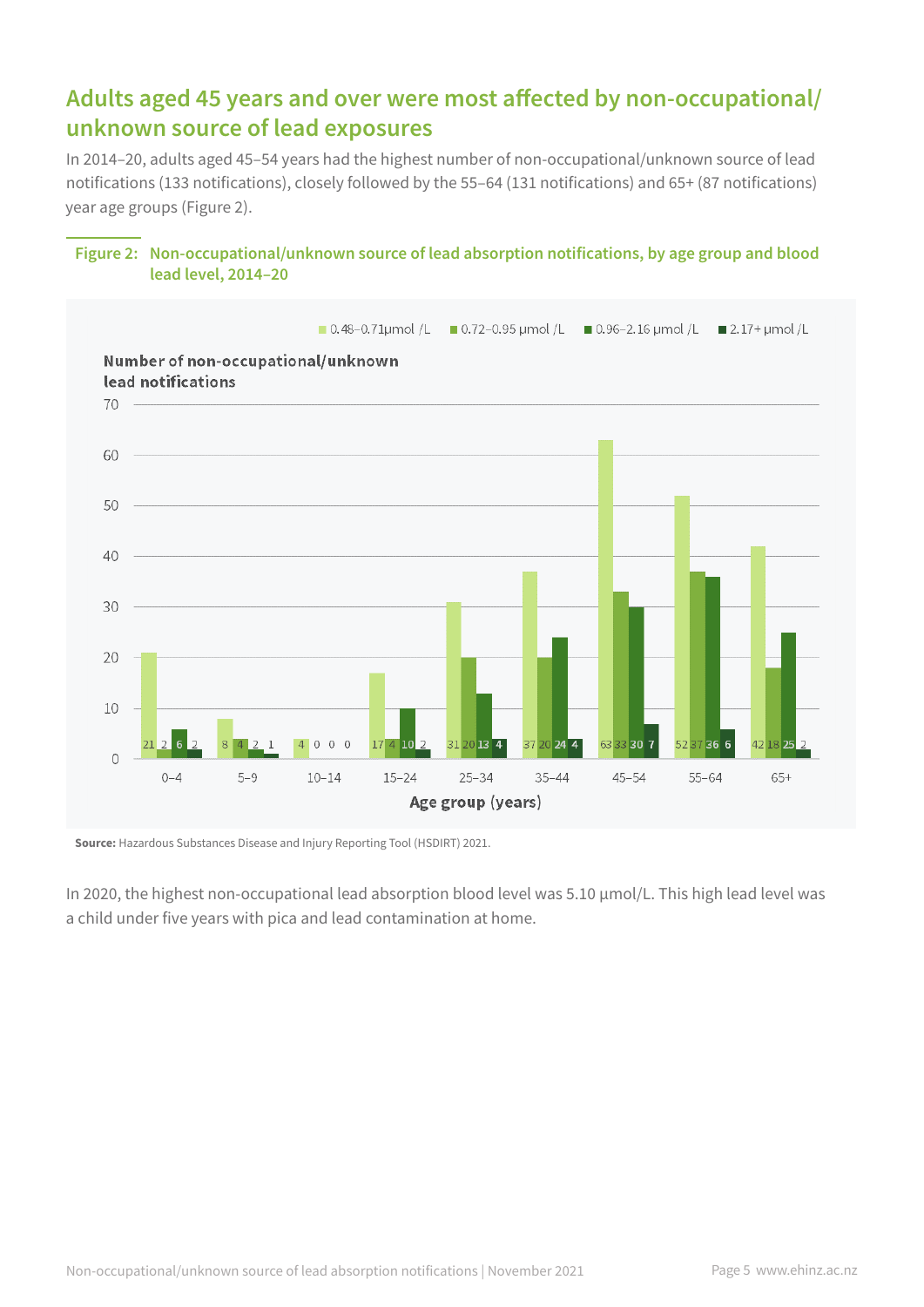# **Non-occupational/unknown source of lead absorption notification rate among European/Other ethnicity is over three times the rate among Māori**

In 2014–20, people of European/Other ethnicity were 3.3 times as likely to have non-occupational/unknown source of lead absorption as Māori. European/Other ethnic group had the highest reported non-occupational/ unknown lead absorption notification rate (1.7 per 100,000; 372 notifications), followed by Pacific Peoples (1.3 per 100,000; 28 notifications). However, 20% of the notifications listed ethnicity as 'unknown' (Table 2).

### **Table 2: Non-occupational/unknown source of lead absorption notifications and rates, by prioritised ethnic group, 2014–20**

| <b>Ethnic group</b><br>(prioritised) | Number (% of non-occupational/<br>unknown notifications) | Crude rate per 100,000<br>(95% CI) |
|--------------------------------------|----------------------------------------------------------|------------------------------------|
| Māori                                | 30(5.1)                                                  | $0.5(0.4-0.8)$                     |
| Pacific Peoples                      | 28(4.8)                                                  | $1.3(0.8-1.8)$                     |
| Asian                                | 39(6.6)                                                  | $0.8(0.6-1.1)$                     |
| European/Other                       | 372 (63.4)                                               | $1.8(1.6-2.0)$                     |
| Unknown                              | 118(20.1)                                                |                                    |

**Note 1:** A person can be exposed to more than one source of lead exposure (occupational, non-occupational or unknown); therefore, the number can add to more than the total notifications.

**Source:** Hazardous Substances Disease and Injury Reporting Tool (HSDIRT) 2021.

In 2020, European/Other ethnicity accounted for 68% (42 notifications) of all non-occupational/unknown lead absorption, Asian for 15% (9 notifications), Pacific Peoples for 5% (3 notifications) and Māori for 3% (2 notifications). There were six notifications (10%) that had an unknown ethnicity.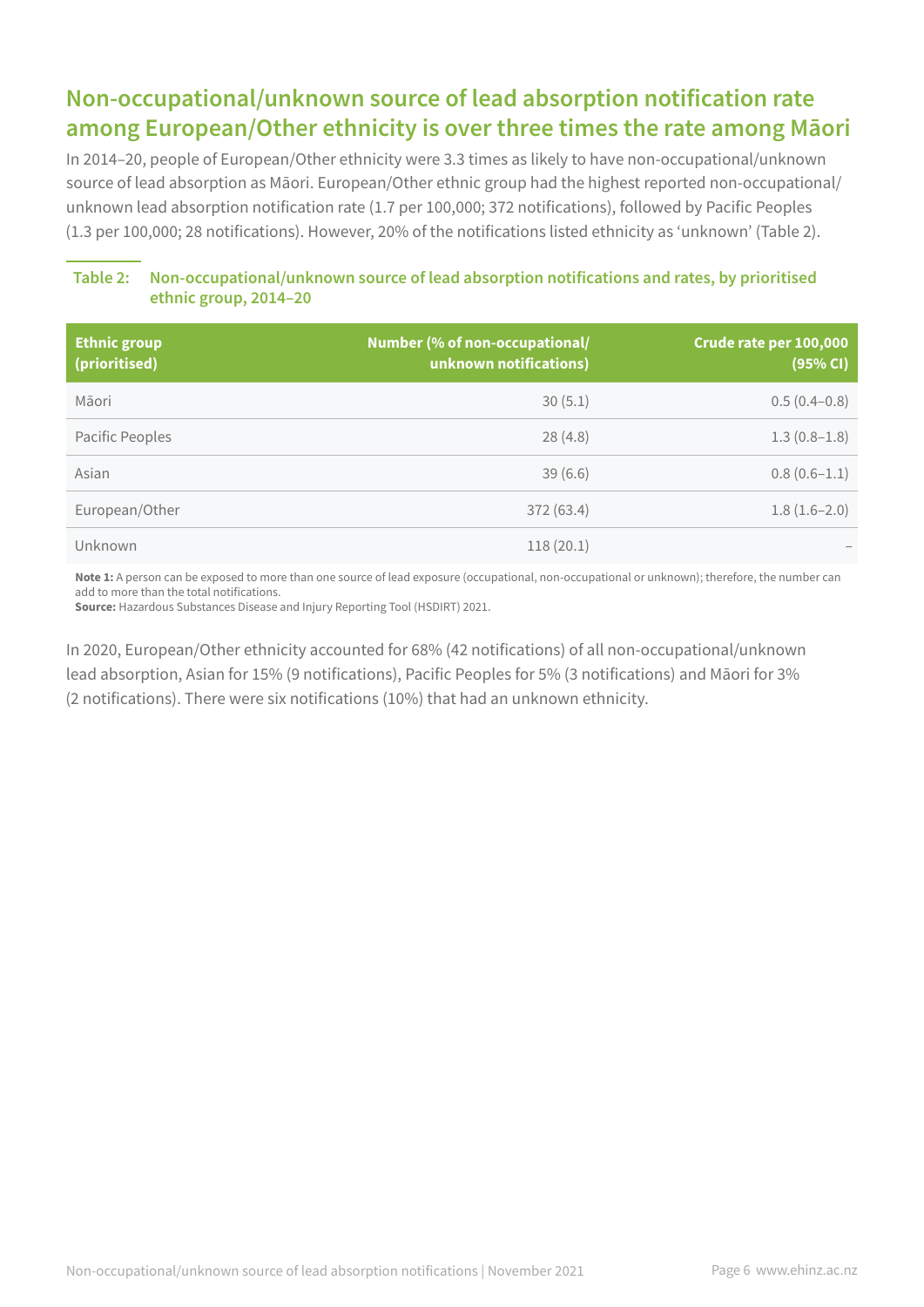# **People living in the most deprived areas (NZDep 2018 quintile 5) have higher lead absorption rate than those in less deprived (NZDep 2018 quintile 2) areas in 2014–20**

In 2014–20, people living in the most deprived areas (NZDep2018 quintile 5) have a higher lead absorption rate than those in less deprived (NZDep 2018 quintile 2) areas (Figure 3).





**Note 1:** A total of nine non-occupational/unknown cases with unknown address were excluded from this graph. **Note 2:** 95% confidence intervals have been presented as error bars. See Metadata for more information on how to interpret this graph. **Source:** Hazardous Substances Disease and Injury Reporting Tool (HSDIRT) 2021.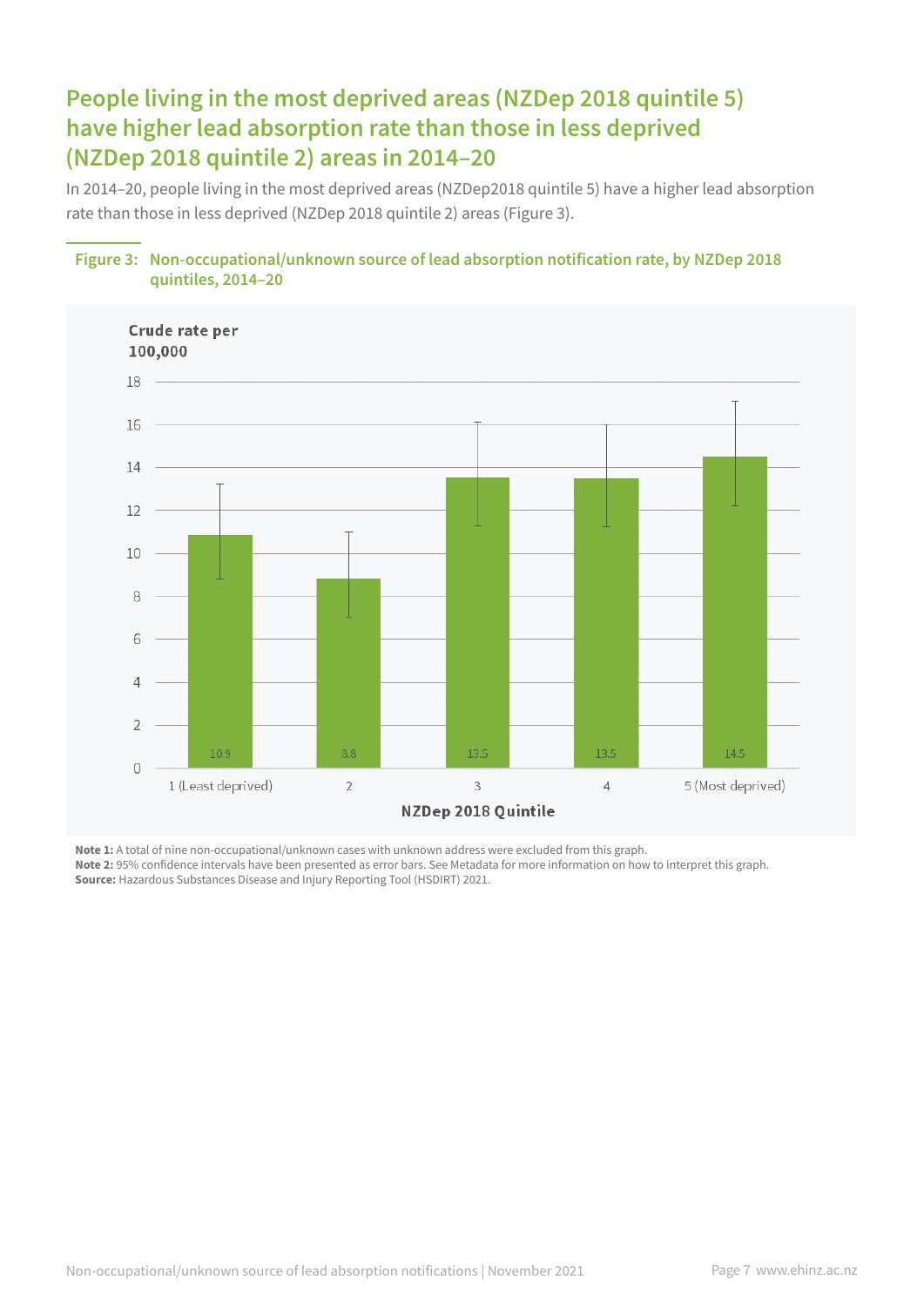## **Lead-based paint remained the most common source of non-occupational lead exposure since 2014**

In 2020, there were 62<sup>2</sup> non-occupational/unknown lead absorption notifications. Since 2014, the most common sources of non-occupational lead exposure were lead-based paint, indoor rifle range and bullet/ sinker manufacture (Table 3). Sixteen notifications had an unknown lead source in 2020. Other common non-occupational sources identified in 2014–20 were pica, gunshot wound, bullet/sinker manufacture and traditional medicines or cosmetics.

### **Table 3: Number of non-occupational or unknown lead absorption notifications, 2014–20**

| <b>Rank</b>    | 2014                                 | 2015                                | 2016                                | 2017         | 2018                                | 2019                        | 2020                                |
|----------------|--------------------------------------|-------------------------------------|-------------------------------------|--------------|-------------------------------------|-----------------------------|-------------------------------------|
| $\mathbf{1}$   | Lead-based                           | Unknown                             | Lead-based                          | Lead-based   | Lead-based                          | Lead-based                  | Lead-based                          |
|                | paint (26)                           | (36)                                | paint (29)                          | paint (30)   | paint" (52)                         | paint (34)                  | paint (22)                          |
| $\overline{2}$ | Indoor rifle                         | Lead-based                          | Unknown                             | Unknown      | Unknown                             | Unknown                     | Unknown                             |
|                | range $(25)$                         | paint (26)                          | (18)                                | (22)         | (27)                                | (21)                        | (16)                                |
| 3              | Unknown                              | Indoor rifle                        | Indoor rifle                        | Indoor rifle | Indoor rifle                        | Indoor rifle                | Indoor rifle                        |
|                | (24)                                 | range $(19)$                        | range $(11)$                        | range $(12)$ | range $(16)$                        | range $(15)$                | range $(10)$                        |
| $\overline{4}$ | Bullet/sinker<br>manufacture<br>(11) | Bullet/sinker<br>manufacture<br>(5) | Bullet/sinker<br>manufacture<br>(6) | Pica<br>(4)  | Bullet/sinker<br>manufacture<br>(5) | Gunshot<br>wound***<br>(11) | Bullet/sinker<br>manufacture<br>(7) |
| Total*         | 94                                   | 89                                  | 70                                  | 76           | 103                                 | 93                          | 62                                  |

**Note 1:** \*Totals include categories outside of the 4 rankings listed.

**Note 2:** \*\*31 notifications resulted from a Housing NZ study.

**Note 2**: \*\*\*11 gunshot wound cases were due to the Christchurch mosque attack.

**Note 3:** More than one lead exposure source can be recorded for a single notification. Therefore, the number can add to more than the total notifications. **Source:** Hazardous Substances Disease and Injury Reporting Tool (HSDIRT) 2021.

Identifying people with potential lead exposure can be challenging, especially through recreational activities or hobbies, where signs and symptoms do not appear until dangerous amounts have accumulated (BPAC 2021). However, the primary source of lead exposure, especially for young children, is in their home. In 2020, there were four lead exposure notifications involving children aged under 15 years. Three of them had pica and had lead contamination in their homes.

There is no 'safe' level of lead exposure. Lead can be harmful to people of all ages, but the health risk is highest for unborn babies, infants and young children.

(BPAC 2021)

<sup>2</sup> There were 11 cases reported in both occupational and non-occupational/unknown categories. Therefore, these cases can add to more than the total number of lead notifications.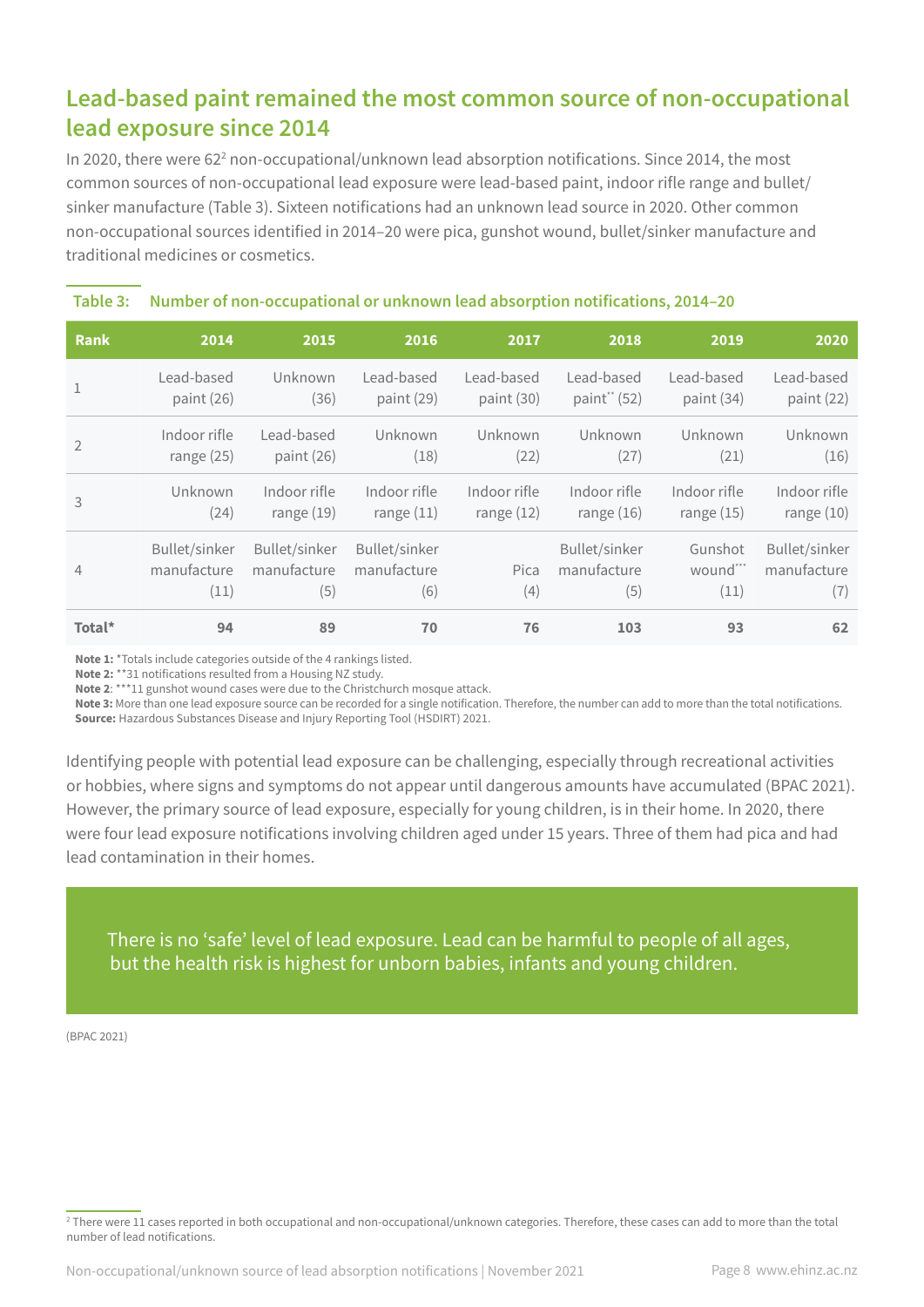# **People exposed to lead-based cosmetics or traditional medicines have relatively higher blood lead levels**

In 2014–20, among those who were notified, people exposed to lead-based cosmetics or traditional medicines (eg, Ayurvedic remedies) had relatively higher blood lead levels compared to other sources of non-occupational/unknown source of exposures (Table 4).

#### **Table 4: Median blood lead level, interquartile range by non-occupational/unknown source of exposures and number of notifications, 2014–20**

| Non-occupational/unknown<br>source of exposures | <b>Median blood lead levels</b><br>(umol/L, interquartile range) | <b>Number of notifications</b> |
|-------------------------------------------------|------------------------------------------------------------------|--------------------------------|
| Traditional medicine or cosmetics               | $1.91(0.69 - 4.38)$                                              | 19                             |
| Gunshot wound                                   | $1.02(0.68 - 1.39)$                                              | 20                             |
| Lead-based paint                                | $0.76(0.59 - 1.09)$                                              | 219                            |
| Bullet/sinker manufacture                       | $0.69(0.54 - 0.93)$                                              | 40                             |
| Indoor rifle range                              | $0.68(0.56 - 0.91)$                                              | 110                            |
| Pica                                            | $0.60(0.55 - 0.96)$                                              | 15                             |
| Unknown source                                  | $0.80(0.59 - 1.00)$                                              | 162                            |

**Note:** Interquartile range are given in brackets.

**Source:** Hazardous Substances Disease and Injury Reporting Tool (HSDIRT) 2021.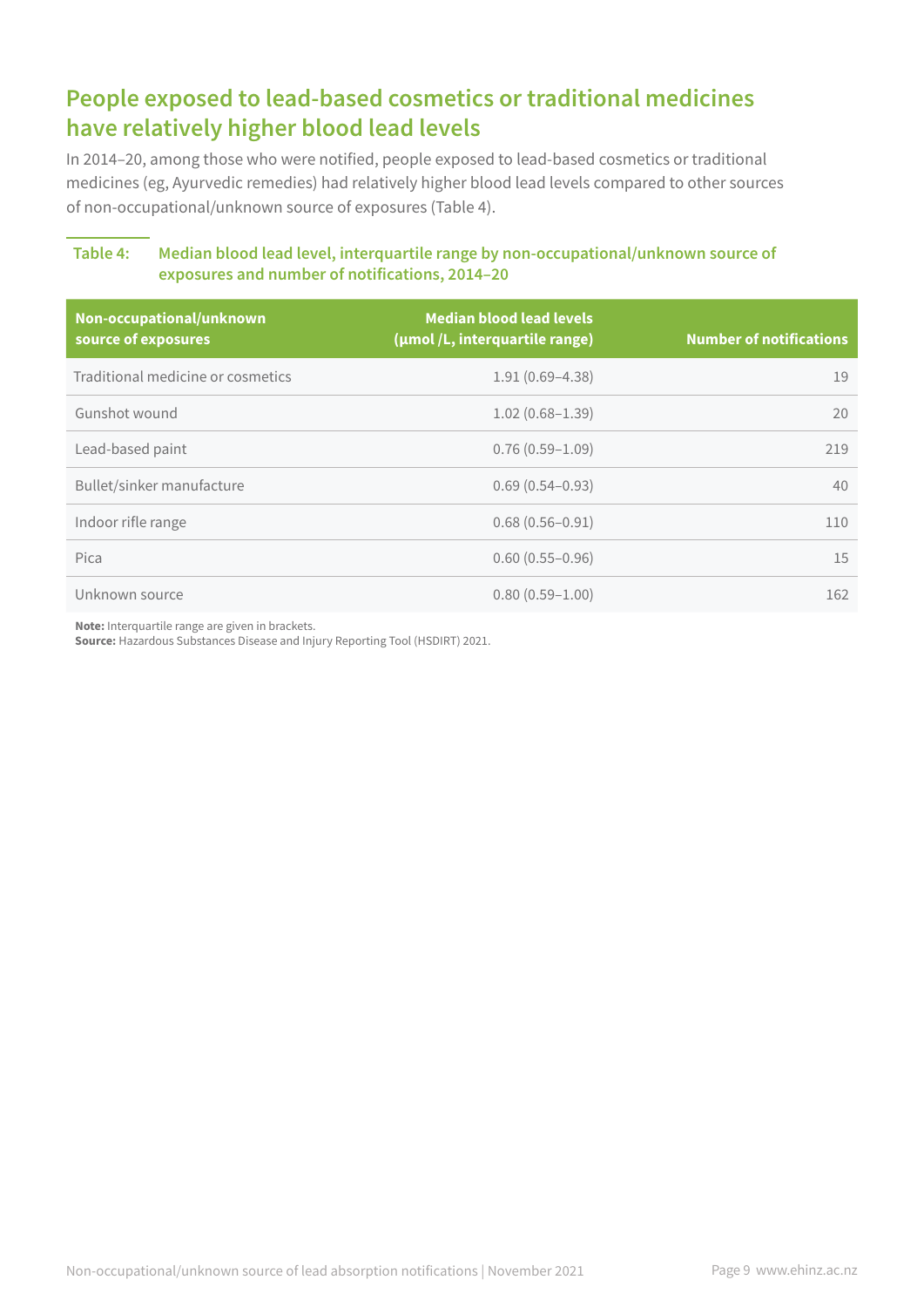## **Wairarapa DHB and Taranaki DHB Public Health had the highest reported rate of non-occupational/unknown lead absorption**

In 2014–20, the Wairarapa DHB (6.5 per 100,000; 21 notifications) and Taranaki DHB Public Health Unit (4.6 per 100,000; 39 notifications) had the highest reported rate of non-occupational/unknown source of lead absorption among DHBs and PHUs respectively (Table 5).

#### **Table 5: Non-occupational/unknown source of lead absorption notification rate and number of notifications, by DHB and PHU, 2014–20**

| <b>DHB</b>            | <b>Crude rate</b><br>(per 100,000) | <b>Number of</b><br>notifications | <b>PHU</b>                                        | <b>Crude rate</b><br>(per 100,000) | <b>Number of</b><br>notifications |
|-----------------------|------------------------------------|-----------------------------------|---------------------------------------------------|------------------------------------|-----------------------------------|
| Northland             | $\star$                            | $\overline{2}$                    | Northland                                         | $\star$                            | $\overline{2}$                    |
| Waitematā             | 1.2                                | 51                                |                                                   |                                    |                                   |
| Auckland              | 2.3                                | 79                                | Auckland Regional<br><b>Public Health Service</b> | 1.6                                | 184                               |
| Counties Manukau      | 1.4                                | 53                                |                                                   |                                    |                                   |
| Waikato               | 1.4                                | 41                                | Waikato Population<br><b>Health Service</b>       | 1.5                                | 42                                |
| Lakes                 | 0.8                                | 6                                 |                                                   |                                    |                                   |
| Bay of Plenty         | 1.1                                | 19                                | Toi Te Ora Public Health                          | 1.0                                | 25                                |
| Tairāwhiti            | $\star$                            | $\overline{4}$                    | Tairawhiti DHB Public<br>Health Unit              | $\star$                            | $\overline{4}$                    |
| Hawkes Bay            | 2.0                                | 24                                | Hawke's Bay Public<br><b>Health Unit</b>          | 2.0                                | 24                                |
| Taranaki              | 4.6                                | 39                                | Taranaki District<br><b>Health Board</b>          | 4.6                                | 39                                |
| MidCentral            | 3.5                                | 44                                |                                                   |                                    |                                   |
| Whanganui             | 4.6                                | 21                                | MidCentral Public<br><b>Health Service</b>        | 3.9                                | 66                                |
| Capital & Coast       | 2.0                                | 43                                |                                                   |                                    |                                   |
| <b>Hutt Valley</b>    | 1.7                                | 18                                | Regional Public Health                            | 2.4                                | 84                                |
| Wairarapa             | 6.5                                | 21                                |                                                   |                                    |                                   |
| Nelson<br>Marlborough | 0.8                                | $\mathcal G$                      | Nelson Marlborough                                | $0.8\,$                            | $\mathcal G$                      |
| West Coast            | 2.6                                | $\,$ $\,$ $\,$                    |                                                   |                                    |                                   |
| Canterbury            | 1.8                                | $71\,$                            | Community                                         | 1.9                                | 85                                |
| South Canterbury      | 1.2                                | 5                                 |                                                   |                                    |                                   |
| Southern              | 1.0                                | 23                                | <b>Public Health South</b>                        | $1.0\,$                            | 24                                |

**Note 1:** DHB is based on individual spatial address. PHU is based on the locality of the notification reported.

**Note 2:** \*The rate is suppressed due to an unreliable estimate with small numbers. See Metadata for more information on how to interpret this table. **Source:** Hazardous Substances Disease and Injury Reporting Tool (HSDIRT) 2021.